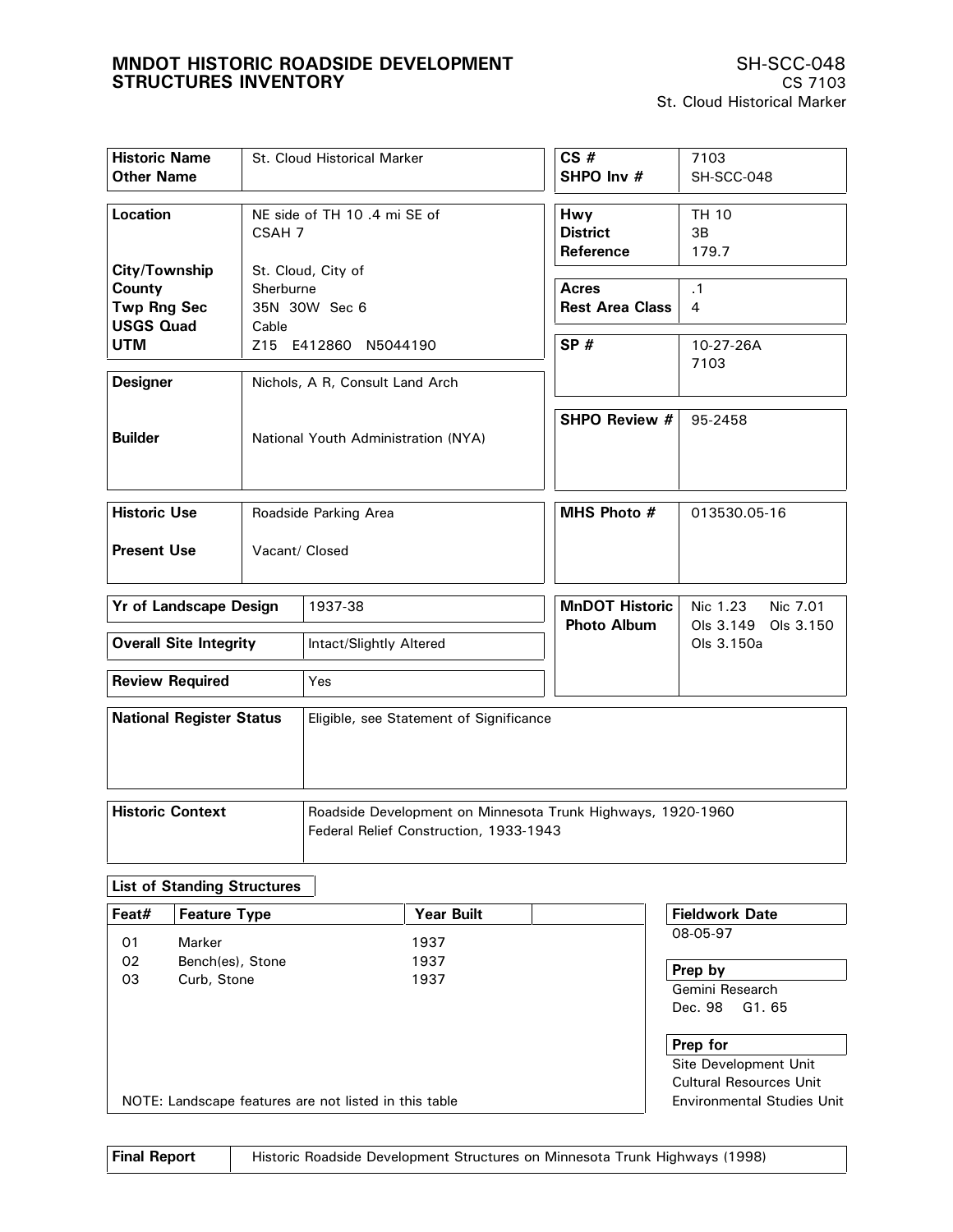## **BRIEF**

**The St. Cloud Historical Marker, also known as First Granite Quarry Historical Marker, is a small, .1-acre site located on the northeastern side of T.H. 10 within the southeastern portion of the City of St. Cloud. The site is about .4 mile southeast of CSAH 7, across T.H. 10 to the northeast of the Minnesota Correctional Facility at St. Cloud.**

## **STANDING STRUCTURES**

*Historical Marker***. Built 1937 by the NYA. The principal feature on the site is a stone marker that is built of huge pieces of randomly-laid, rockfaced, gray St. Cloud granite on a stone footing. The stones were carefully chosen, cut with many angular shapes, and laid to create a massive, less formal, almost primitive structure that is more irregular in shape and design than other terraced, shrine-type markers inventoried in this study. The mortar joints are deep. The marker is rectangular in shape and is about 36' in overall length. It has a rectangular, flagstone-paved terrace that is sheltered on three sides by 2'-tall stone sidewalls, with a rectangular stone shaft at the center of the rear wall. The rectangular shaft is buttressed at the sides by "piles" of cut rock making it appear that the shaft is almost naturally rising from the "pile." The 20"-thick sidewalls of the marker are formed from a single course of massive rocks with irregularly-shaped tops. The terrace is approached via three shallow, rockfaced granite steps that span the front of the marker. The outer edges of the steps and the central "entrance" to the marker are marked by four huge, irregularly-shaped stone piers that each measures about 2' by 2' by 3'. The terrace and steps both project forward forming a semicircular bay at the "entrance" to the marker. The flagstone on the terrace is unusually well executed. It is comprised of fairly large, smooth, angularly-cut pieces of granite of various shades that were carefully and closely placed.**

**The marker's rectangular niche holds an incised, polished granite tablet (rather than the usual metal plaque) that addresses the state's first granite quarry, which was located across T.H. 10 southwest of this site. At the bottom of the plaque is incised "Erected by the North Star Gr. Corp., St. Cloud, 1930 [sic]." (The tablet was made in 1930 while this large historic marker and site were not built until 1937.) The tablet also has the seals of the Minnesota Department of Highways and the Minnesota Historical Society carved near the bottom. (See copy of text at the end of this document.) One historic photo of the marker after completion shows that a small metal plaque (illegible due to its small size in the photo) had been mounted over the North Star Granite Corporation acknowledgment at the bottom of the stone tablet. The small metal plaque read: "NYA. Constructed by National Youth Administration Cooperating with Minnesota Department of Highways [year illegible]."**

*Granite Benches***. Built 1937 by the NYA. Two granite benches stand against the sidewalls of the terrace. They have rockfaced granite pedestals and granite slab seats (8' long by 2' wide) that are smooth on top but rockfaced on the lower surface. The benches are about 18" high.**

*Granite Curbing***. Built 1937 by the NYA. A portion of the site's curving drive is lined on both sides with granite curbing that is about 6" thick. The granite is grayish-pink in color. The curbing originally encircled the grassy island in front of the marker (and therefore ran along the T.H. 10 shoulder).**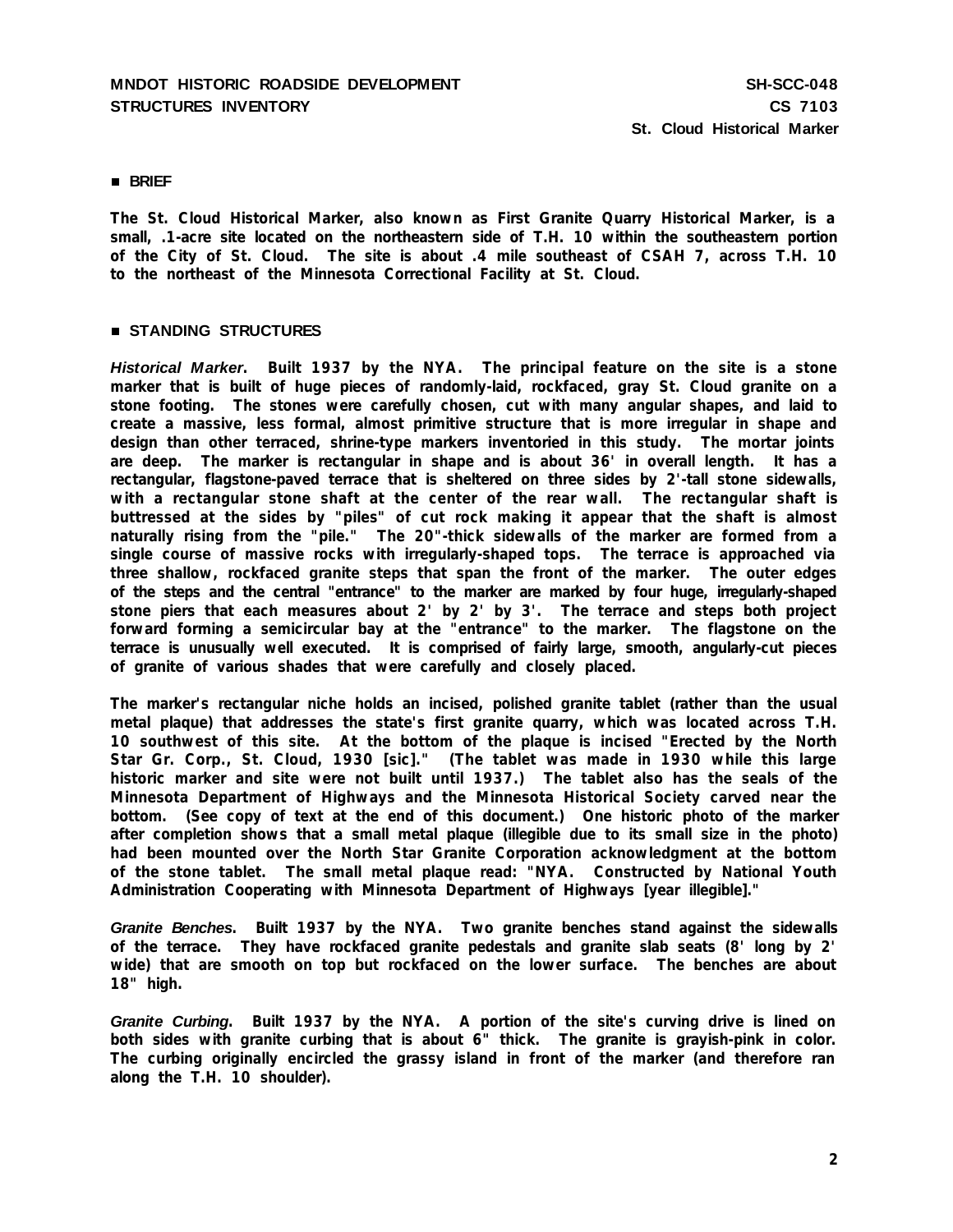## **OTHER LANDSCAPE FEATURES AND PLANTINGS**

**The site has a curving, gravel, 20'-wide highway pull-off drive that retains a portion of its original granite curbing and creates a curved grass-planted island between the marker and T.H. 10.**

**Immediately in front of the marker is another 6" granite curb that generally follows the shape of the marker (see original plans) and extends about 7' from its front edge. This curb encloses an area in front of the marker that was originally filled with gravel, according to the plans and historic photos.**

**Historic photos taken when the site was completed show that shade trees of fairly large size were preserved in the grassy island and along the front of the site, but that most original trees behind the marker had been cut. A later photo shows low juniper and young evergreens in front of the marker and young deciduous trees growing up beside it. Another photo shows at least two wooden picnic tables and a low picnic fireplace formed from pieces of granite that were presumably located on the site. (A 1950 plan (S.P. 7103-07) shows two inplace fireplaces.)**

**A highway department report from 1938 suggests that the site was originally wooded: "Where T.H. #10 runs adjacent to the northeast corner of the State Reformatory Grounds lies an area which is heavily wooded with very desirable specimen trees. At this location, an historic marker has been erected . . ." (Annual Report of the Accomplishments . . . 1938:35).**

**The original planting plan (signed in 1937) specifies the planting of 30 Juniper shrubs and 30 Red Cedar trees flanking the front and sides of the marker, 25 Lombardy Poplar behind the marker to serve as a backdrop, and 30 American Elm planted elsewhere to shade the site.**

**The site is overgrown with grass and brush, and trees are so close to the back and sides of the marker that they are touching it. The land behind the marker is swampy and wet. The site is currently covered with widely scattered maple trees and a cluster of tall evergreens on either side of the marker. The island is planted with overgrown grass and a few widely scattered mature maples. The topography of the site is flat.**

## **SETTING**

**The site is located in a rural setting surrounded by dense underbrush and farm fields. Across T.H. 10 to the southwest is the Minnesota Correctional Facility at St. Cloud (formerly called the Minnesota State Reformatory for Men). The site is bounded by T.H. 10 on the west. Mn/DOT's St. Cloud Travel Information Center (built circa early 1990s) is located about 1.5 miles to the south on T.H. 10.**

## **INTEGRITY**

#### **Alterations**

**In 1950-1953, most of the granite curbing lining the highway pull-off road was removed in preparation for the construction of the northbound lane of T.H. 10 (the original plans consider**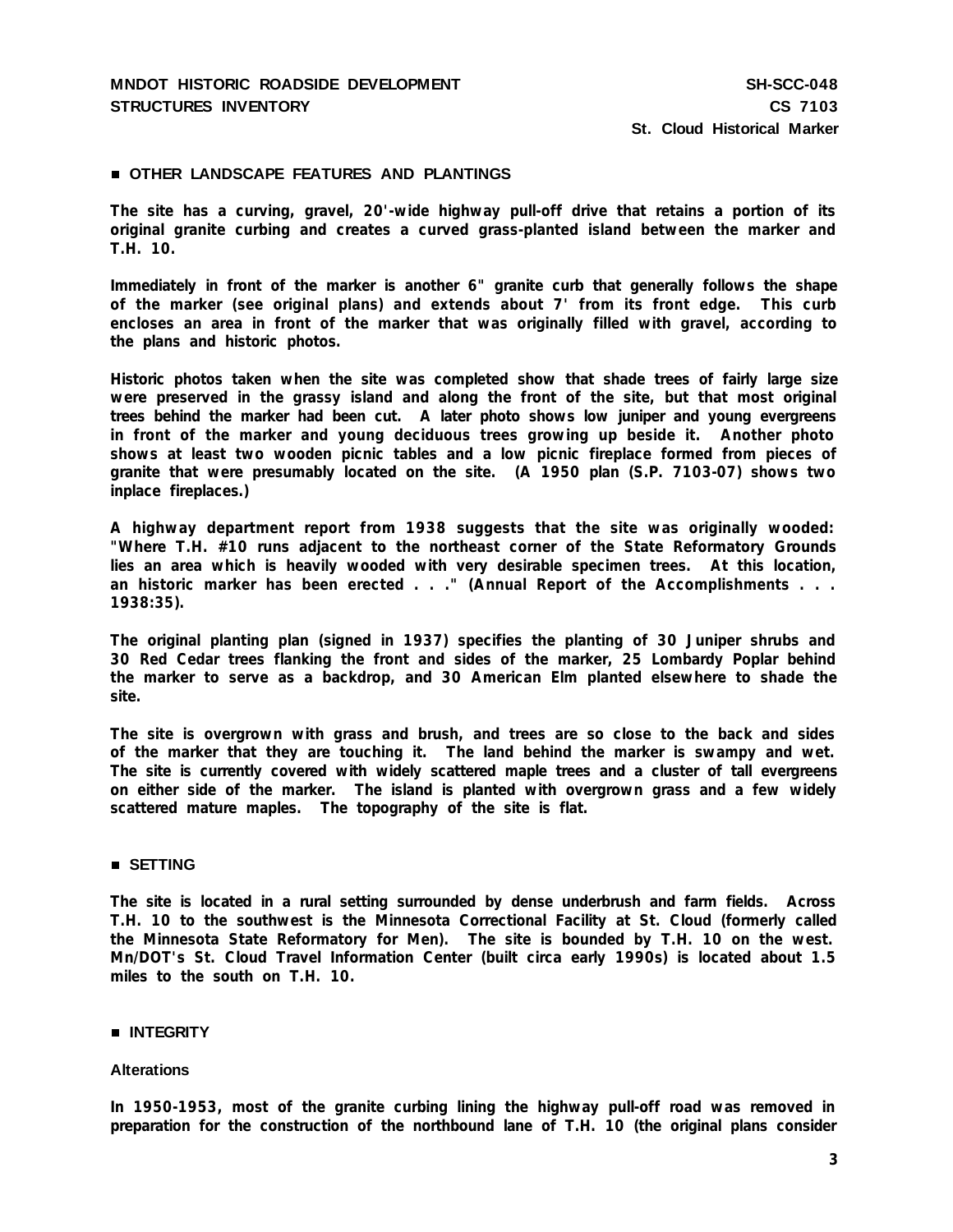**the eventual construction of this lane). (396' or 596' of curbing was removed -- somewhat illegible on plan. The curbing immediately in front of the marker was retained.)**

**Except for the removal of the curbing and its overgrown state, the site is basically intact. It retains integrity of location, design, setting, materials, workmanship, feeling, and association.**

## **Notes on Condition**

**The marker is in poor to fair condition. The flagstone terrace is collapsing immediately in front of the marker's plaque, but is otherwise in fair condition. The site is badly overgrown and the pull-off road is blocked to prevent autos from entering the site.**

#### **HISTORICAL BACKGROUND**

**In 1930, prior to the construction of the historic marker and wayside, the granite tablet that is currently installed in the marker was fabricated by the North Star Granite Corporation. The seals of the Minnesota Department of Highways and the Minnesota Historical Society are located at the lower corners of the tablet. The tablet was erected in 1930 at the entrance to the state reformatory, southwest of this site. It was erected as one of the markers (perhaps the first marker) in the first cooperative marking program of the Minnesota Department or Highways and the Minnesota Historical Society. The program was initiated in 1930. The tablet is unusual because nearly all other markers erected in this early program were 3' by 5' steel signs with white background, black lettering, and the seals of the Minnesota Department of Highways and the Minnesota Historical Society at the bottom.**

**The St. Cloud Historical Marker and wayside rest were constructed in 1937-1938 by the National Youth Administration (NYA) in cooperation with the Minnesota Department of Highways. The marker was constructed of granite from the St. Cloud region. Most of the construction occurred in 1937, with seeding, topsoiling, tree planting, and the construction of the final 156 linear feet of stone curbing occurring in 1938 (Annual Report of the Accomplishments . . . 1938:35). The site was constructed when T.H. 10 was a single-lane roadway, but the original plans planned for the eventual northbound land construction, which would remove some of the wayside rest property.**

**The original plans are stamped "Final Plans Construction Division N.Y.A. Oct. 1, 1937." The plans were signed by A. R. Nichols (Consulting Landscape Architect), Harold E. Olson (Engineer of Roadside Development), and O. L. Kipp (Construction Engineer). The 1937 planting plan is signed by Nichols, Olson, Kipp, and A. W. Moulster (District Engineer).**

**MnDOT Site Development Unit files indicate that in 1961 the site included a water supply, three picnic tables, two fireplaces, and two toilets. By circa 1964, the picnic tables, fireplaces, and privies had apparently been removed.**

## **PREVIOUS SHPO REVIEWS**

**A Section 106 review was conducted in 1995 in preparation for the proposed elimination of the wayside rest and movement of the historic marker to the Mn/DOT Travel Information Center that is located about 1.5 miles to the south on T.H. 10. (SHPO #95-2458). In a letter to Greg Pates (Mn/DOT) dated Dec. 21, 1995, Britta L. Bloomberg (MHS) concludes**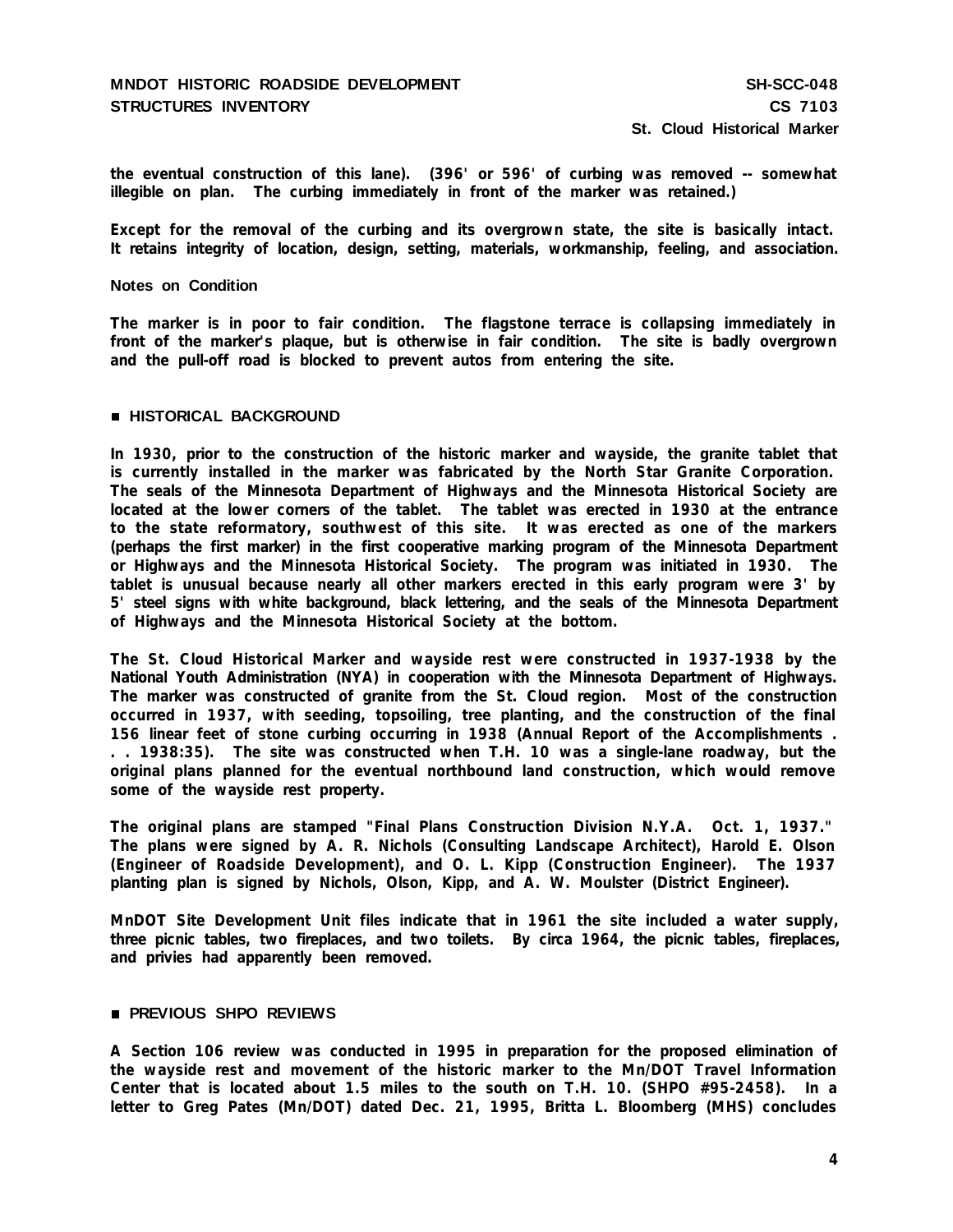**that the property is eligible for the National Register and that moving the marker would destroy its historic integrity, render it ineligible, and constitute an adverse affect (Bloomberg 1995). At this writing, the future of the marker is still unresolved. The documents that chronicle this Section 106 review contain various reports and several items of correspondence between Mn/DOT and SHPO.**

## **STATEMENT OF SIGNIFICANCE**

**The St. Cloud Historical Marker was built in 1937-1938 by the MHD and the NYA. It is one of 18 stone, free-standing, shrine-type historic markers recorded in this inventory. It is one of 19 sites in the inventory on which the NYA worked. St. Cloud is one of more than 60 sites in the inventory that were designed by, or whose design is attributed to, Arthur R. Nichols.**

**This property has been evaluated within the historic context "Roadside Development on Minnesota Trunk Highways, 1920-1960." It is recommended that the St. Cloud Historical Marker is ELIGIBLE for the National Register under this historic context because it meets the following registration requirements:**

**Significant to the History of Roadside Development. The St. Cloud Historical Marker is among the 68 Depression-era properties in the inventory that represent the MHD's first large-scale effort to construct roadside development facilities in the state. The marker's granite tablet was one of the first markers (perhaps the first) erected by the Minnesota Department of Highways and the Minnesota Historical Society in their first joint marking program. The site is important as a well-preserved example of the accomplishments of the NYA working in cooperation with the MHD. The property is an example of the distinctive and well-constructed public facilities, built by the MHD in partnership with federal relief agencies, that met the objectives of roadside development while providing essential work and job training to the nation's unemployed during the Depression. (National Register Criterion A.)**

**Design Significance. The St. Cloud Historical Marker is an intact example of the MHD Roadside Development Division's small pull-off style roadside parking areas that incorporate shrine-type historic markers. The marker's design is unique in this study and distinctive in comparison with other shrine-type markers. With its unusual, naturalistic design featuring large, irregularly-cut, dark granite boulders, the marker is an excellent example of the application of the "National Park Service Rustic Style" to an interpretive marker. It displays the special labor-intensive construction techniques and distinctive use of indigenous materials that characterize both the Rustic style and federal relief construction in Minnesota. Furthermore, the St. Cloud Historical Marker is an important example of the roadside development work of prominent landscape architect A. R. Nichols. (National Register Criterion C.)**

**The SHPO also determined the site to be ELIGIBLE for the National Register during a Section 106 review in 1995 ("Federal Relief Construction, 1933-1943" historic context).**

**The property may also be associated with the "Tourism and Recreation in the Lake Regions, 1870-1945" historic context.**

## **OTHER COMMENTS**

**This property may require further evaluation for potential archaeological resources.**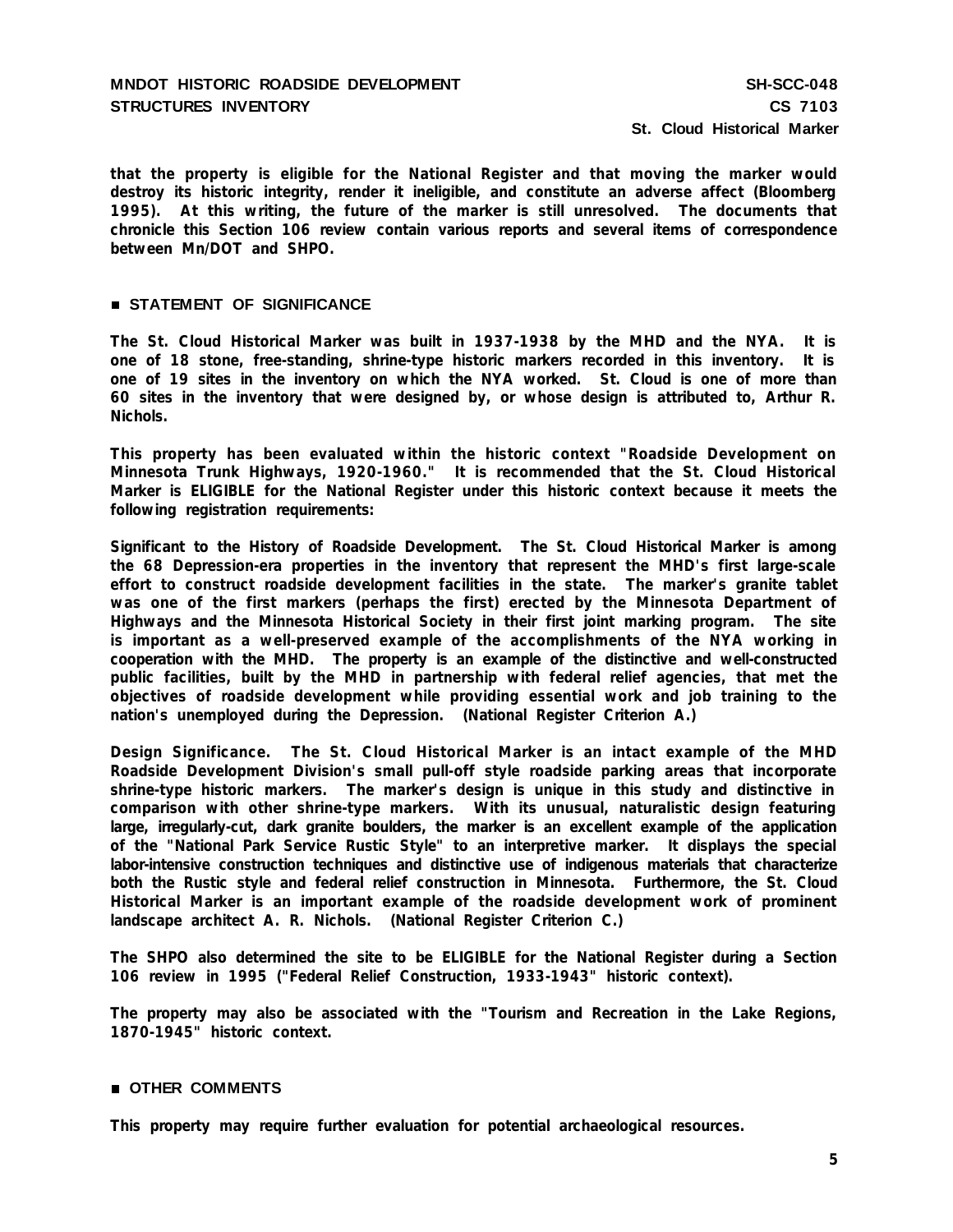T.H. 10 is very busy past this site, making it difficult to slow and turn into the site. The **site is currently closed to the public.**

**This site is also associated with local historic contexts established by the City of St. Cloud's Heritage Preservation Commission.**

**This portion of T.H. 10 has been designated part of the Great River Road.**

**The text of the marker is associated with a granite quarry on the Reformatory site "just west of this point." It is not specifically associated with the site of the wayside rest.**

#### **REFERENCES**

**Anderson, Rolf T. "Federal Relief Construction in Minnesota, 1933-1941." National Register Multiple Property Documentation Form. Oct. 9, 1990; amended Aug. 30, 1993.**

**Anderson, Rolf T. "Minnesota State Park CCC/WPA/Rustic Style Historic Resources." National Register Multiple Property Documentation Form. Sept. 3, 1988.**

**"Annual Report of the Accomplishments of Roadside Development Along the Trunk Highways in Minnesota." Minnesota Department of Highways, 1938.**

*Biennial Report of the Commissioner of Highways of Minnesota for 1935-1936***. Published Jan. 1, 1937.**

*Final Report National Youth Administration for the State of Minnesota: Sept. 1935 to July 1943***. U.S. National Youth Administration, Minnesota, 1943.**

*Guide to Historic Markers Erected by the State Highway Department, Cooperating with the Minnesota Historical Society***. Prepared by the Minnesota Historic Records Survey, Division of Professional and Service Projects, Work Projects Administration. St. Paul: May 1940.**

**Site Plans. Minnesota Department of Transportation, St. Paul.**

**Thiel, George A. and Carl E. Dutton.** *The Architectural, Structural, and Monumental Stones of Minnesota***. Minneapolis: The University of Minnesota Press, 1935.**

**Upham, Warren. "History of the Mining and Quarrying in Minnesota."** *Minnesota Collections***, vol. 8 (1898).**

#### **ADDITIONAL BACKGROUND INFORMATION AND TEXT OF STONE MARKER**

**Minnesota's granite industry began near this site in the 1860s. St. Cloud's first granite quarry, known originally as the Breen and Young quarry, was established in 1868 on what would become the grounds of the Minnesota Correctional Facility at St. Cloud, across T.H. 10 from this historic marker. (The wall surrounding the prison -- thought to be the longest granite wall in the world -- and the majority of the buildings of the 55-acre prison were built with granite taken from the quarry.) More quarries were opened throughout the St. Cloud area as granite of fine quality and unusual variety was extracted. St. Cloud granite was used architecturally for hundreds of Catholic churches and other buildings throughout the**